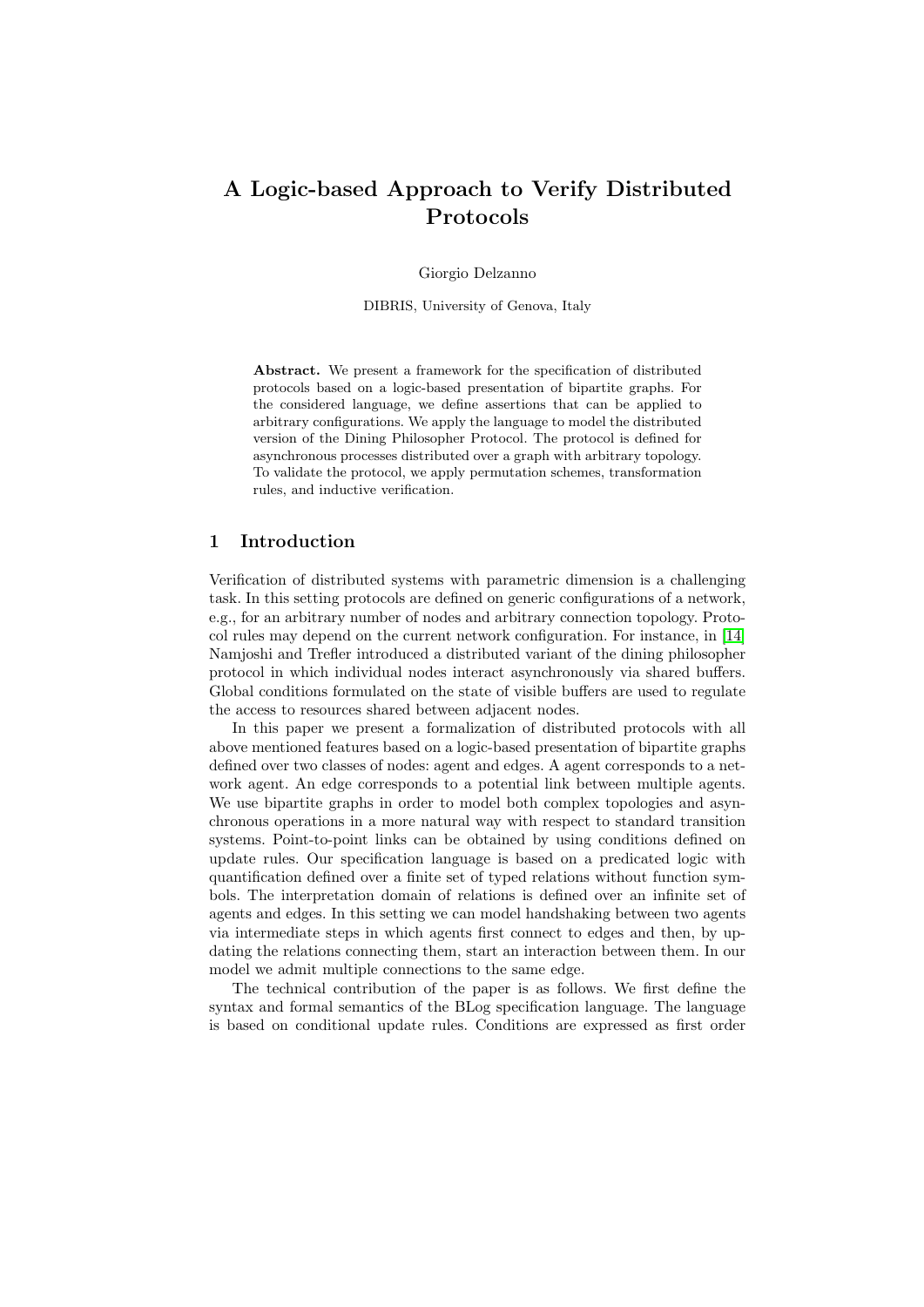quantified formulas defined over binary predicates without function symbols. Update rules are defined by sets of atomic formulas that specify the ground atoms that have to be removed from the current configuration and those that have to be added to the new one. BLog can be viewed as a fragment of richer languages for representing evolving databases like DCDS [\[8\]](#page-14-1). Differently from DCDS, designed for updates of relational databases, we are interested here in a minimal fragment of relational logic to reason about evolving bipartite graphs. Furthermore, we focus our attention on a special class of decision problems that can be viewed as parametric versions of reachability problems. More specifically, in order to reason about families of distributed systems we consider reachability problems existentially quantified over initial configurations as in previous work on formal verification of parameterized systems. Furthermore, we isolate a fragment of BLog in which we show that the considered decision problem is undecidable. The proof is based on an encoding of Turing machines on a special type of bipartite graphs in which we used special links to order the representation of tape cells.

We apply our language to model the distributed version of the Dining Philosopher Protocol proposed in [\[15\]](#page-14-2). The protocol is defined for asynchronous processes distributed over a graph with arbitrary topology. We model the protocol by considering dynamic reconfigurations of the topology. To verify the correctness of our model, we apply a proof method that combines two kinds of reasoning. We first apply source to source transformations based on permutation schemes that lead to derived rules. Permutation schemes are obtained via a proof theoretic analysis of computations. Permutation rules can be applied to derive meta rules obtained by composing sequences of rule applications of the original protocol. We use deductive reasoning to prove mutual exclusion on the resulting model. Invariants are expressed using parametric formulas, an extension of the assertional language used in BLog needed to express properties like parametric reachability. The resulting method is based on proof techniques that are complementary to compositional reasoning [\[15\]](#page-14-2) and symbolic backward exploration [\[7\]](#page-14-3).

#### 1.1 Related Work

We focus our attention on a class of formal models for concurrent and distributed systems in which synchronization is achieved by using broadcast communication, a less standard communication primitive than rendez-vous or pointto-point communication. Rendez-vous communication involves a fixed a priori number of agents (e.g. a sender and a receiver in point-to-point communication). Properties of rendez-vous communication have been investigated deeply in the field of automated verification, see e.g. [\[6\]](#page-14-4). Interactions in models with broadcast communication are usually defined by allowing a finite but arbitrary number of agents to react to a given message or signal. This type of communication is particularly useful to define protocols for replicated systems, e.g. cache coherence protocols, algorithms with global conditions, e.g., simultaneous resets of local variables, and communication in an open environment like an Ad Hoc or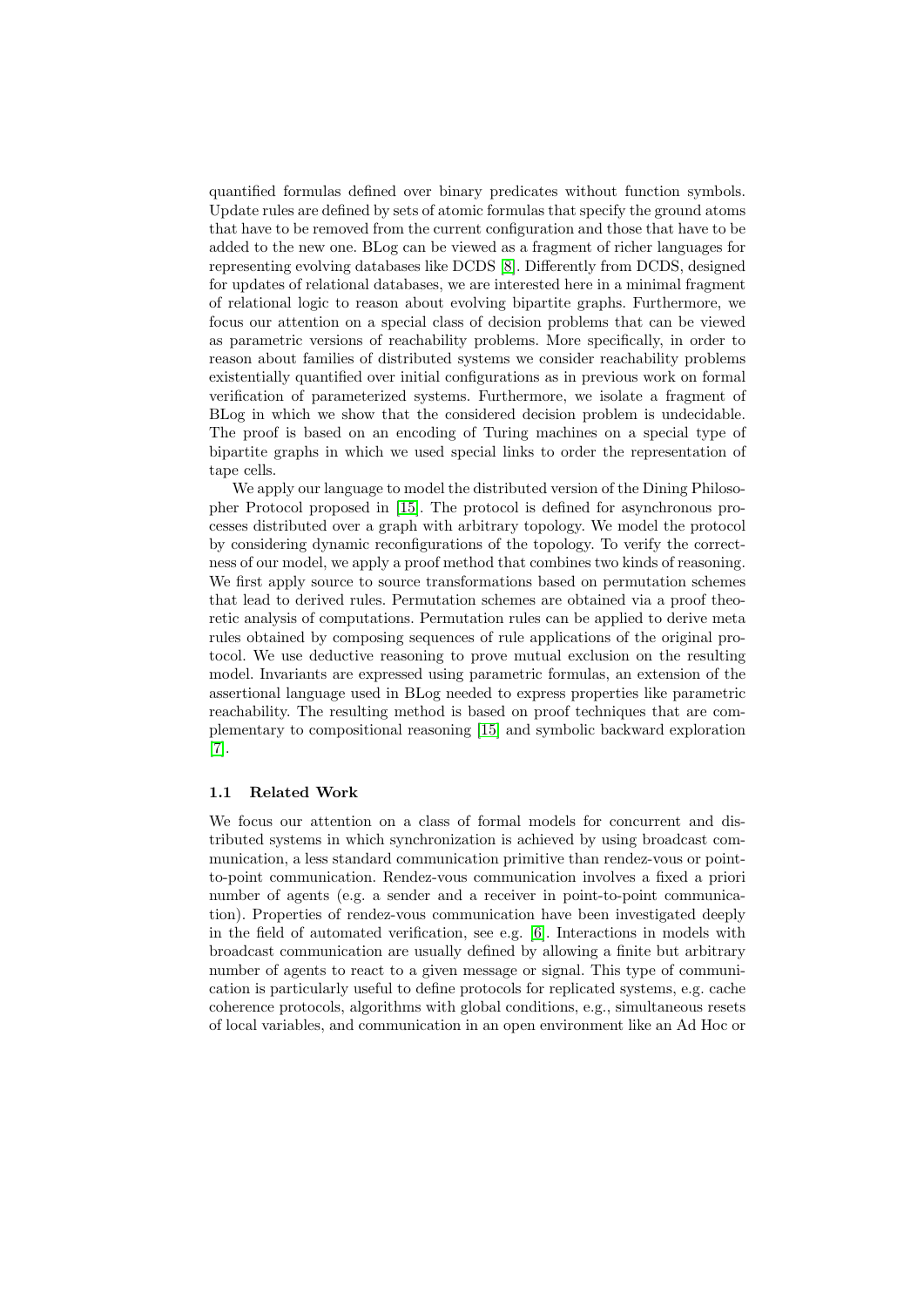Wireless network. Algorithmic verification of models with broadcast communication started receiving more attention after the introduction of the Broadcast Protocols of Emerson and Namjoshi [\[3\]](#page-14-5). FAST [\[2,](#page-14-6)[24\]](#page-15-0), TRex [\[23\]](#page-15-1), LASH [\[25\]](#page-15-2), and MIST [\[17\]](#page-15-3) are tools that can handle counter abstractions of network models given in formal of vector addition systems and their extensions. MAP [\[4\]](#page-14-7) is a tool based on transformations of constraint logic programs that can be applied to infinite-state systems with linear configurations and relations over data variables. MCMT [\[18\]](#page-15-4) is a symbolic backward reachability engine based on SMT solvers that can handle parameterized systems with linear configurations. The MCMT tool is based on the EPR fragment of first order logic with arrays and applies different types of heuristics including invariant generation to reduce the state space. PFS [\[21\]](#page-15-5) and UNDIP [\[22\]](#page-15-6) are tool specifically devised to handle parameterized systems. AUGUR 2 [\[11\]](#page-14-8) is a tool devised for the analysis of Graph Transformation Systems using approximated unfoldings based on Petri nets. The approximated systems can then be verified using regular expressions, first order logic and coverability checking techniques. AUGUR 2 does not handle global operations like those needed for modeling broadcast communication. PETRU-CHIO [\[13\]](#page-14-9) is a tool that extracts a Petri net representation from specifications of dynamic networks based on the  $\pi$ -calculus. Boom [\[20\]](#page-15-7) is a tool that applies symbolic algorithms, see, e.g., [\[10,](#page-14-10)[12,](#page-14-11)[1,](#page-14-12)[9\]](#page-14-13), to verify counter abstractions of multithreaded programs. The algorithms behind the tool go beyond backward search. Indeed they combine several types of heuristics like those based on dynamic generation and refinement of over-approximations (defined in terms of upward closed set of states). PCW [\[19\]](#page-15-8) is a tool that applies ordered counter abstraction [\[5\]](#page-14-14), a refinement of monotonic abstraction with CEGAR, for the verification of parameterized systems. In this setting over-approximations are refined by using stronger and stronger orderings that can be used to define upward closed sets that "forbid" specific patterns (e.g. they forbid sets of points defined by a given equation). UNCOVER [\[16,](#page-15-9)[26\]](#page-15-10) is a tool that performs a symbolic backward reachability analysis for GTS with universally quantified conditions. The tool exploits a generalization of monotonic abstraction to quantifications over graph patterns as a heuristic to manipulate infinite sets of configurations using minimal constraints (given in form of graphs) only. UNCONVER can be viewed as the counterpart of UNDIP and PFS for systems in which configurations have a graph structure.

Differently from [\[16,](#page-15-9)[26\]](#page-15-10) and [\[14\]](#page-14-0), our specification logic can be applied to define invariants involving an arbitrary but fixed number of nodes. For this purpose, we use assertions with parametric formulas. Global conditions can be defined using universally quantified formulas. The use of SMT solvers for graphbased specification is an interesting direction to explore.

## 2 BLog

In this section we will define a logic-based presentation of evolving bipartite graphs called BLog.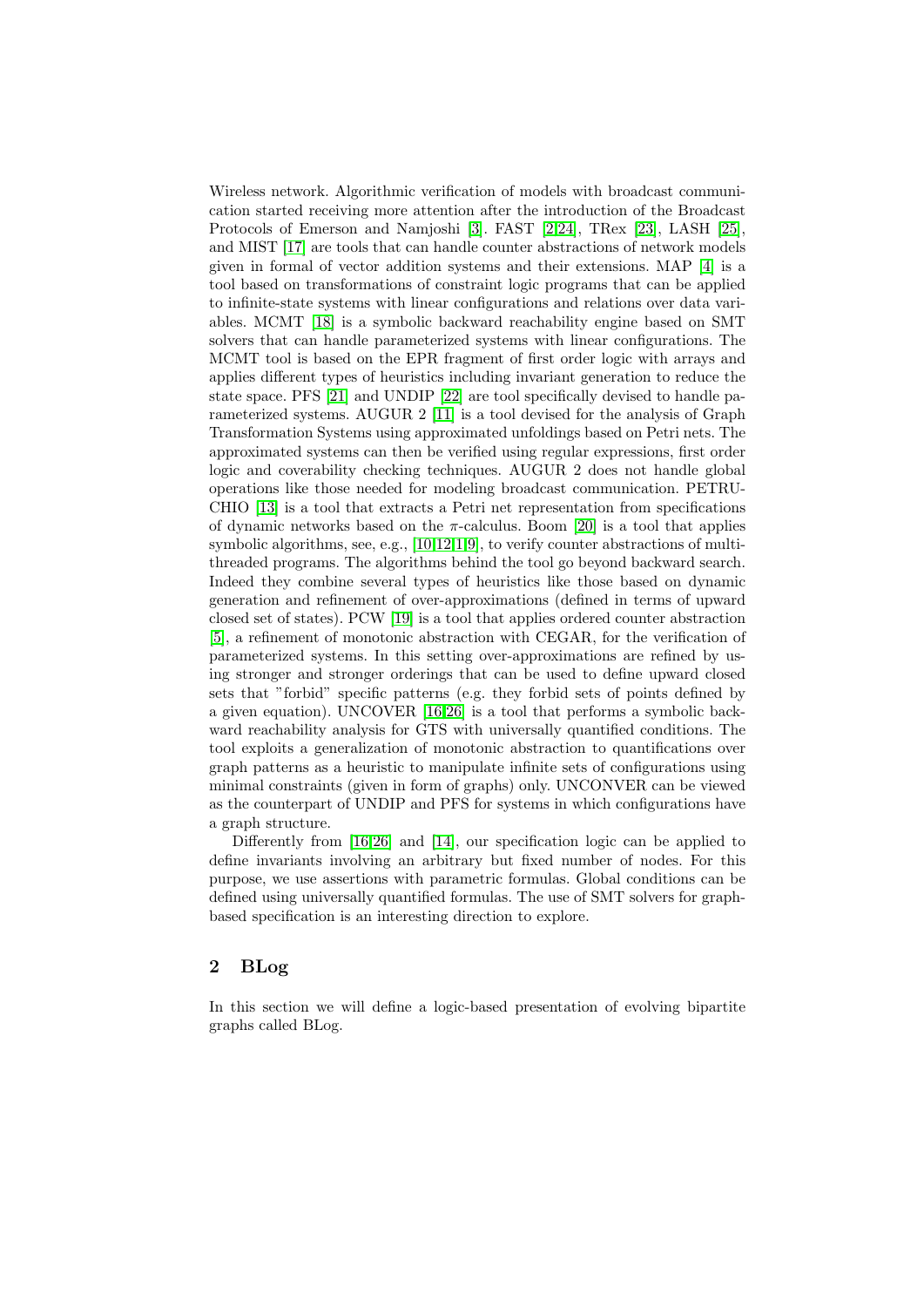BLog formulas are based on a simple relational calculus that can be used to express updates of configurations defined by sets of ground atoms. Ground atoms define relations, i.e., labelled links, between agents and edges. More formally, let P be a finite set of names of binary relations, and V be a denumerable set of variables partitioned in two sets  $V_a$  and  $V_e$ , namely variables ranging over agents and edges, respectively. Furthermore, let  $\mathcal N$  and  $\mathcal E$  be denumerable sets of agent and edge identifiers. We consider here typed binary predicates in which the first argument is of agent type and the second one is of edge type. Our logic has no function symbols but can be instantiated with elements from and  $\mathcal{E}$ .

**Definition 1.** An atomic formula is a formula  $p(x, y)$ , where  $p \in P$ ,  $x \in V_a$ , and  $y \in V_e$ . A ground formula is a formula  $p(n, e)$ , where  $n \in \mathcal{N}$ , and  $e \in \mathcal{E}$ . A literal is either an atomic formula or the negation  $\neg A$  of an atomic formula A. A formula is a Boolean combination of atomic formulas.

**Definition 2.** The set of free variables of a formula F, namely  $FV(F)$ , is the minimal set satisfying  $FV(p(x, y)) = \{x, y\}$ ,  $FV(A \vee B) = FV(A) \cup FV(B)$ ,  $FV(A \wedge B) = FV(A) \cap FV(B), FV(\neg A) = FV(A), FV(\forall v.A) = FV(A) \setminus \{v\},$ and  $FV(\exists v.A) = FV(A) \setminus \{v\}$ . Given  $S = \{F_1, \ldots, F_n\}$ , we define  $FV(S) =$  $FV(F_1) \cup \ldots \cup FV(F_n).$ 

Quantified formulas will be used as application conditions of rules. Update rules consists of conditions defined by quantified formulas with no function symbols, a deletion and an addition set. The deletion (resp. addition) set defines the set of ground atoms that have to be cancelled from (resp. added to) the current configuration. We will consider free variables occurring in conditions to restrict the range of identifiers of a configuration.

**Definition 3.** A rule has the following form  $\langle C, D, A \rangle$ , where C is a quantified formula, D and A are two sets of predicates with variables in V , and such that  $FV(A) \cup FV(D) \subseteq FV(C).$ 

Configurations can be viewed as models in which to evaluate a formula.

**Definition 4.** A configuration is a set  $\Delta$  of ground atomic formulas.

**Definition 5.** We use  $\Delta \models A$  to define the satisfiability relation of a quantified formula A s.t.  $FV(A) = \emptyset$ . The relation is defined by induction as follows.

- $\Delta \models A, \text{ if } A \in \Delta;$
- $\Delta \models A \wedge B$ , if  $\Delta \models A$  and  $\Delta \models B$ ;
- $\Delta \models \neg A, \text{ if } \Delta \not\models A;$
- $\Delta$   $\models$  ∀X.A (resp. ∀E.A), if  $\Delta$   $\models$  A[n/X] (resp. A[e/X]) for each  $n \in \mathcal{N}$ (resp.  $e \in \mathcal{E}$ );
- $\Delta \models \exists X.A$  (resp.  $\exists E.A$ ), if  $\Delta \models A[n/X]$  (resp.  $A[e/X]$ ) for some  $n \in \mathcal{N}$ (resp.  $e \in \mathcal{E}$ ).

To define instantiations of free variables, we consider injective mappings. We use injective mappings in order to give a unique interpretation of a formula like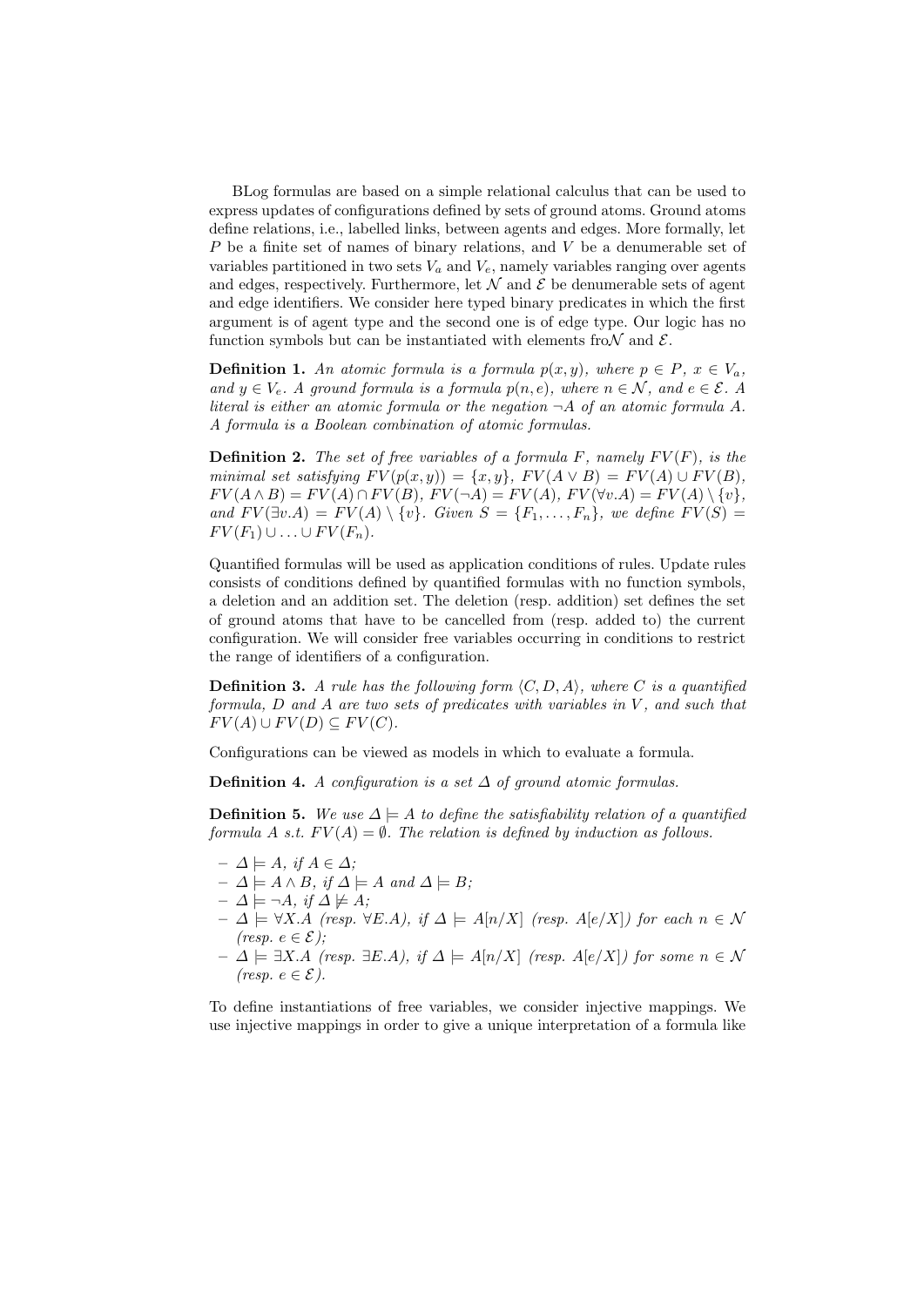$p(X, E) \wedge p(Y, F)$ , i.e., X and Y refer to distinct agents and E and F to distinct edges. We allow multiple occurrences of the same variable to implicitly model equality constraints.

**Definition 6.** An interpretation is an injective mapping  $\sigma$  from  $V_a \cup V_e$  to  $\mathcal{N} \cup \mathcal{E}$ s.t.  $\sigma(V_a) \subseteq \mathcal{N}$  and  $\sigma(V_e) \subseteq \mathcal{E}$ .

**Definition 7.** Given a configuration  $\Delta$ , we say that the quantified formula A is satisfied in  $\Delta$ , if there exists an interpretation  $\sigma$  s.t.  $\Delta \models A\sigma$  is satisfiable.

Example 1. The condition  $\forall X. p(X, E) \supset q(X, E)$ , when evaluated on a configuration  $\Delta$ , is satisfiable if there exists an edge e such that for all instances  $p(n, e) \in \Delta$ , there exists an atom  $q(n, e) \in \Delta$ . Based on these considerations, the rule

 $\{link(X, Y) \wedge \forall Zlink(Z, Y) \supset \neg own(Z, Y), \emptyset, \{own(X, Y)\}\}\$ 

defines a transition in which for a pair  $n, e$  such that  $link(n, e)$  occurs in the current configuration and such that there are not other agents  $n'$  s.t.  $own(n', e)$ is in the current configuration,  $own(n, e)$  is added to the successor configuration. In the operational semantics we assume that all atomic formulas that are not deleted are transferred to the successor configuration.

For a set  $S = \{A_1, \ldots, A_n\}$ , we use  $S\sigma$  to denote the set  $\{A_1\sigma, \ldots, A_n\sigma\}$ .

## 2.1 Transition System

A protocol  $\mathcal P$  is a set of rules. The operational semantics of  $\mathcal P$  is given by a transition system  $T_{\mathcal{P}} = \langle \mathcal{C}, \to \rangle$ , where C is the set of possible configurations, i.e., finite subsets of ground atoms, and  $\rightarrow \subseteq \mathcal{C} \times \mathcal{C}$  is a relation defined as follows. For  $\Delta, \Delta' \in \mathcal{C}$  and a rule  $\langle C, D, A \rangle \in \mathcal{P}, \Delta \to \Delta'$  if there exists  $\sigma$  s.t.  $\Delta \models C\sigma$ and  $\Delta' = (\Delta \setminus D\sigma) \cup A\sigma$ .

**Definition 8.** A computation is a sequence of configurations  $\Delta_0\Delta_1 \ldots s.t. \Delta_i \rightarrow$  $\Delta_{i+1}$  for  $i \geq 0$ .

We use  $\rightarrow^*$  to denote the reflexive and transitive closure of  $\rightarrow$ .

Example 2. Let P be a protocol that contains the rule  $\forall X.$  link $(X, E) \supset own(X, E)$ . Consider  $\Delta = \{link(n_1, e_1), link(n_2, e_1), link(n_3, e_3), own(n_3, e_3)\}\,$ , we first notice that  $\Delta$  does not satisfy the condition

$$
link(X, Y) \land \forall Zlink(Z, Y) \supset \neg own(Z, Y)
$$

with the interpretation  $\sigma = \frac{n_3}{X}, \frac{e_3}{Y}$ . Indeed, we have that

- $\Delta \neq link(n_3, e_3) \wedge \forall Zlink(Z, e_3) \supset \neg own(Z, e_3);$
- $\Delta \models link(n_3, e_3)$  and  $\Delta \not\models \forall Zlink(Z, e_3) \supset \neg own(Z, e_3);$
- $-$  ∆  $\not\models \forall Z.link(Z, e_3) \supset \neg own(Z, e_3);$
- $-\Delta \models link(n_1, e_3) \supset \neg own(n_1, e_3),$  since  $own(n_1, e_3) \notin \Delta, link(n_1, e_3) \in \Delta;$
- $-\Delta \models link(n_2, e_3) \supset \neg own(n_2, e_3),$  since  $own(n_2, e_3) \notin \Delta, link(n_2, e_3) \in \Delta;$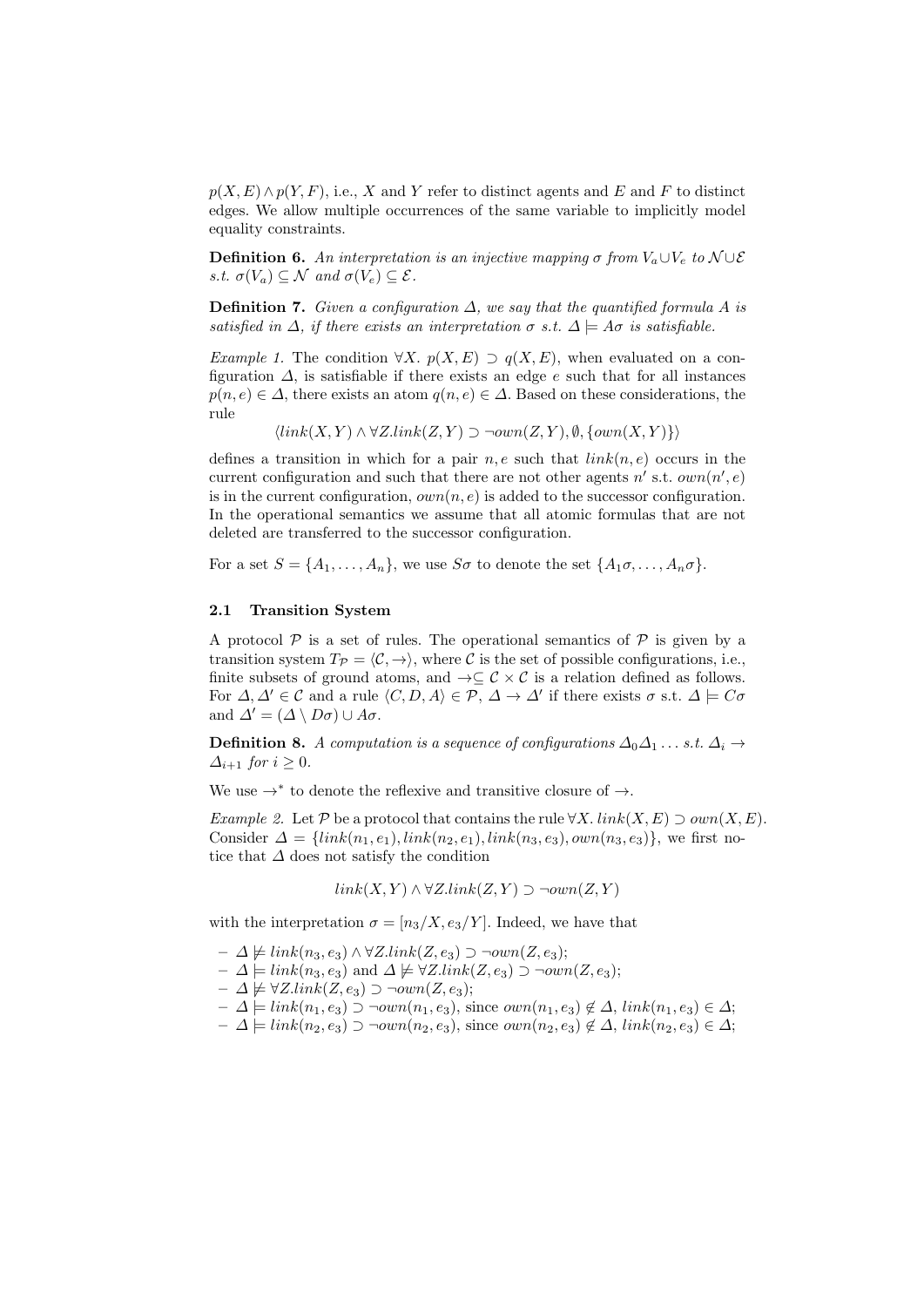$- \Delta \neq link(n_3, e_3) \supset \neg own(n_3, e_3)$ , since  $own(n_3, e_3), link(n_3, e_3) \in \Delta$ .

However,  $\Delta$  satisfies the condition  $link(X, Y) \wedge \forall Zlink(Z, Y) \supset \neg own(Z, Y)$ with the interpretation  $\sigma = [n_1/X, e_1/Y]$ . Indeed, we have that

 $- \Delta \not\models link(n_1, e_1) \wedge \forall Zlink(Z, e_1) \supset \neg own(Z, e_1);$  $- \Delta \models link(n_1, e_1)$  and  $\Delta \not\models \forall Zlink(Z, e_1) \supset \neg own(Z, e_1);$  $- \Delta \not\models \forall Zlink(Z, e_1) \supset \neg own(Z, e_1);$  $-\Delta \models link(n_1, e_1) \supset \neg own(n_1, e_1),$  since  $own(n_1, e_1) \notin \Delta, link(n_1, e_1) \in \Delta;$  $-\Delta \models link(n_2, e_1) \supset \neg own(n_2, e_1),$  since  $own(n_2, e_1) \notin \Delta, link(n_2, e_1) \in \Delta;$  $-\Delta \models link(n_3, e_3) \supset \neg own(n_3, e_1),$  since  $own(n_3, e_1) \notin \Delta$ ,  $link(n_3, e_1) \in \Delta$ .

Starting from  $\Delta_0 = \Delta$  we obtain then a successor configuration

$$
\Delta_1 = \Delta_0 \cup \{own(n_3, e_3)\}
$$

Now, let  $P$  be a protocol that contains the rule

$$
\langle link(X, Y), \{own(X, Y)\}, \emptyset \rangle
$$

Starting from  $\Delta_1$ , we can reach  $\Delta_0$ . Indeed, we have that  $\Delta_0 \models link(n_3, e_3)$ , and that  $\Delta_1 = \Delta_0 \setminus \{own(n_3, e_3)\}.$ 

In a single step of the operational semantics a rule is evaluated in the current configuration by taking a sort of closed-word assumption, i.e., ground atoms that do not occur in a configuration are evaluated to false. Furthermore, atomic formulas that are not deleted are transferred from the current to the successor configuration. The latter property can be viewed then as a sort of frame axiom. It is important to notice that, in general, a configuration  $\Delta$  has several possible successors. Indeed, depending of the chosen interpretation of free variables the same rule can be applied to different subsets of ground atoms contained in the same configuration.

For a set  $S$  of configurations, we define the following sets:

$$
Post(S) = \{ \Delta' \mid \exists \Delta \in S, \ \Delta \to \Delta' \}
$$
  

$$
Pre(S) = \{ \Delta' \mid \exists \Delta \in S, \ \Delta' \to \Delta \}
$$

We use  $Post^*(S)$  (resp.  $Pre^*(S))$  to denote the reflexive-transitive closure of Post (resp.  $Pre$ ).

#### 2.2 Derived and Unary Predicates

In the rest of the section we will introduce formulas that define special conditions on agents and edges. The formula  $isoN(n) = \neg \exists X.(\vee_{r \in P} r(n, X))$  specifies an isolated agent  $n$ , i.e., that is not involved in any relation in  $P$ . Similarly, the formula  $isoE(e) = \neg \exists X.(\vee_{r \in P} r(X,e))$  specifies an edge that is not involved in any relation in P. Conditions like  $isoN(n)$  and  $isoE(e)$  are building blocks for the definition of other types of derived predicates. This pattern can be applied anytime it is necessary to avoid interference when constructing new predicates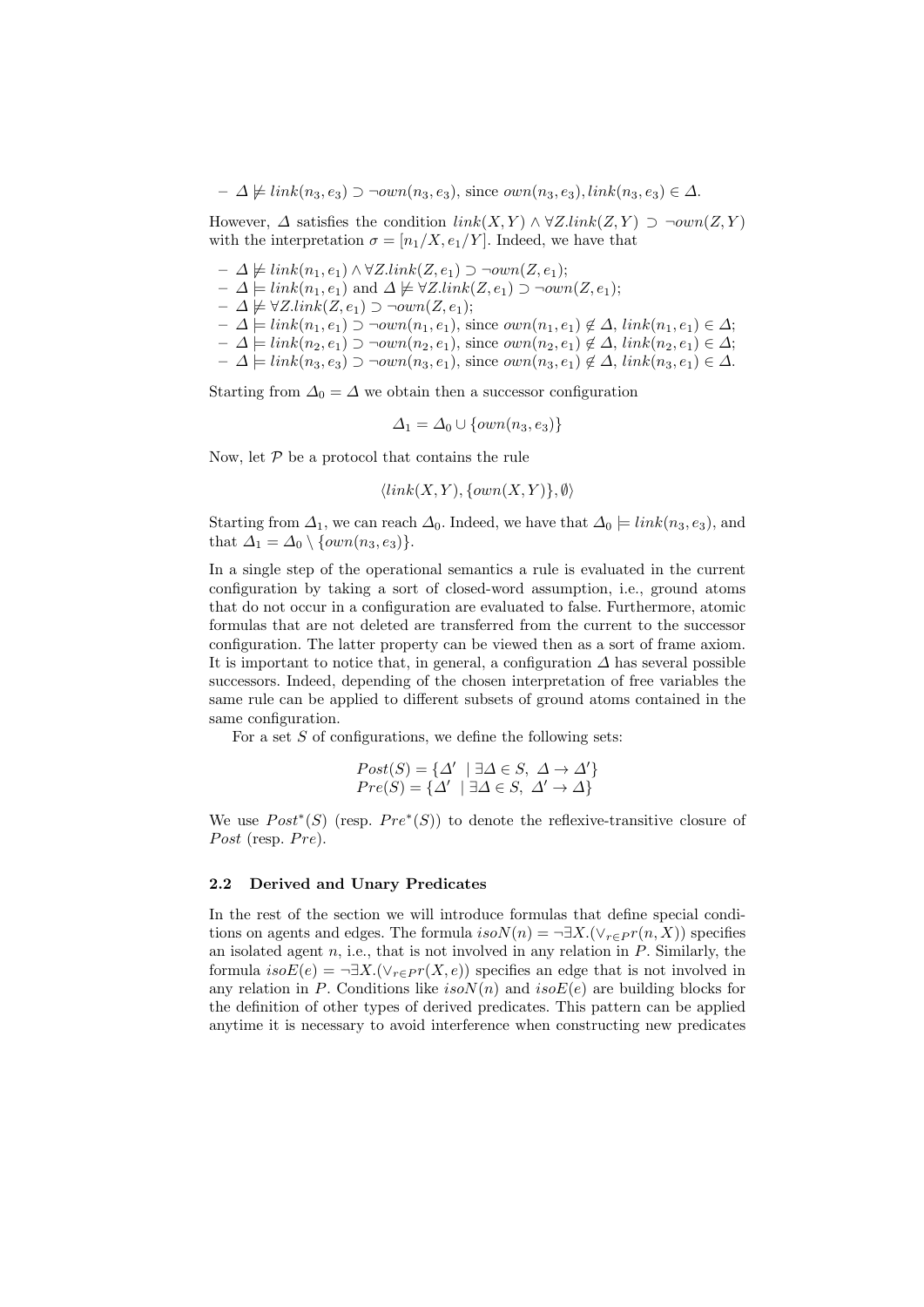and relations. For instance, if  $isoE(e)$  holds, then we define rules to add predicates like  $q(n, e)$  that associate a state/label q to agent n. Similarly, if  $isoN(n)$ holds, then we can add predicates like  $q(n, e)$  to associate a state/label to edge e. For the sake of simplicity, in the rest of the paper we use unary predicates, e.g.  $q(X)$  and  $q(E)$ , instead of binary predicate in which one of the arguments is used only as placeholder (e.g. associated to an isolated agent/edge) as in the previous examples.

# 3 Decision Problem

We consider decision problems that generalize the standard notion of reachability between configurations. The key point is to reason about an infinite set of initial configurations in order to prove properties for protocol instances with an arbitrary number of agents and edges. For this purpose, we introduce the ∃-reachability problem defined as follows.

**Definition 9.** Given a protocol  $P$ , a set of target configurations  $T$  and a possibly infinite set of initial configurations  $I$ ,  $\exists$ -reachability is satisfied for  $P$ ,  $I$  and T, written  $\exists$ Reach(P, I,T), if there exists  $\Delta \in T$  and a configuration  $\Delta_1$  s.t.  $\Delta_1 \in Post^*(I)$  and  $\Delta \subseteq \Delta_1$ .

In other words  $\exists Readh(\mathcal{P}, I, T)$  holds if there exists a configuration  $\Delta_0 \in I$  s.t.  $\Delta_0 \to^* \Delta_1$  and  $\Delta \subseteq \Delta_1$  for some  $\Delta \in T$ .

In the rest of the paper we will generalize the problem by considering patterns defined via existentially quantified formulas. Generalized ∃-reachability is defined as follows.

**Definition 10.** Given a protocol  $P$  and a formula  $\Phi$  with free variables in S and a set of initial configurations I, generalized  $\exists$ -reachability is satisfied for  $P$ , I, and  $\Phi$ , written  $\exists Readh(\mathcal{P}, I, \Phi)$ , if there exists an interpretation  $\sigma$ , a configuration  $\Delta$  s.t.  $\Delta \models \Phi \sigma$ , and a configuration  $\Delta_1$  s.t.  $\Delta_1 \in Post^*(I)$  and  $\Delta \subseteq \Delta_1$ .

## 3.1 Undecidability

The ∃-Reachability problem turns out to be undecidable. A proof can be constructed by reducing the halting problem for Turing machines to ∃-reachability. The idea of the construction is as follows. Let  $M = \langle \Sigma, Q, \delta, q_0, F \rangle$  be a Turing machine in which  $Q$  is the set of control states,  $\Sigma$  is the tape alphabet that includes the special blank symbol B,  $F \subseteq Q$  is the set of final states,  $q_0$  is the initial state, and  $\delta: Q \times \Sigma \to Q \times \Sigma \times \{L, R\}$  is the transition relation. Given an input word  $w \in \Sigma^*$  without blanks, we first define a bipartite graph that encodes  $w$ . We use here three types of relations:

- The atomic formula  $q(n_1, e_1)$  is used to represent the state of the head pointing to cell  $n_1$ .
- The atomic formula  $\ell(n_1, e_1)$  is used to represent a cell  $n_1$  containing symbol  $\ell.$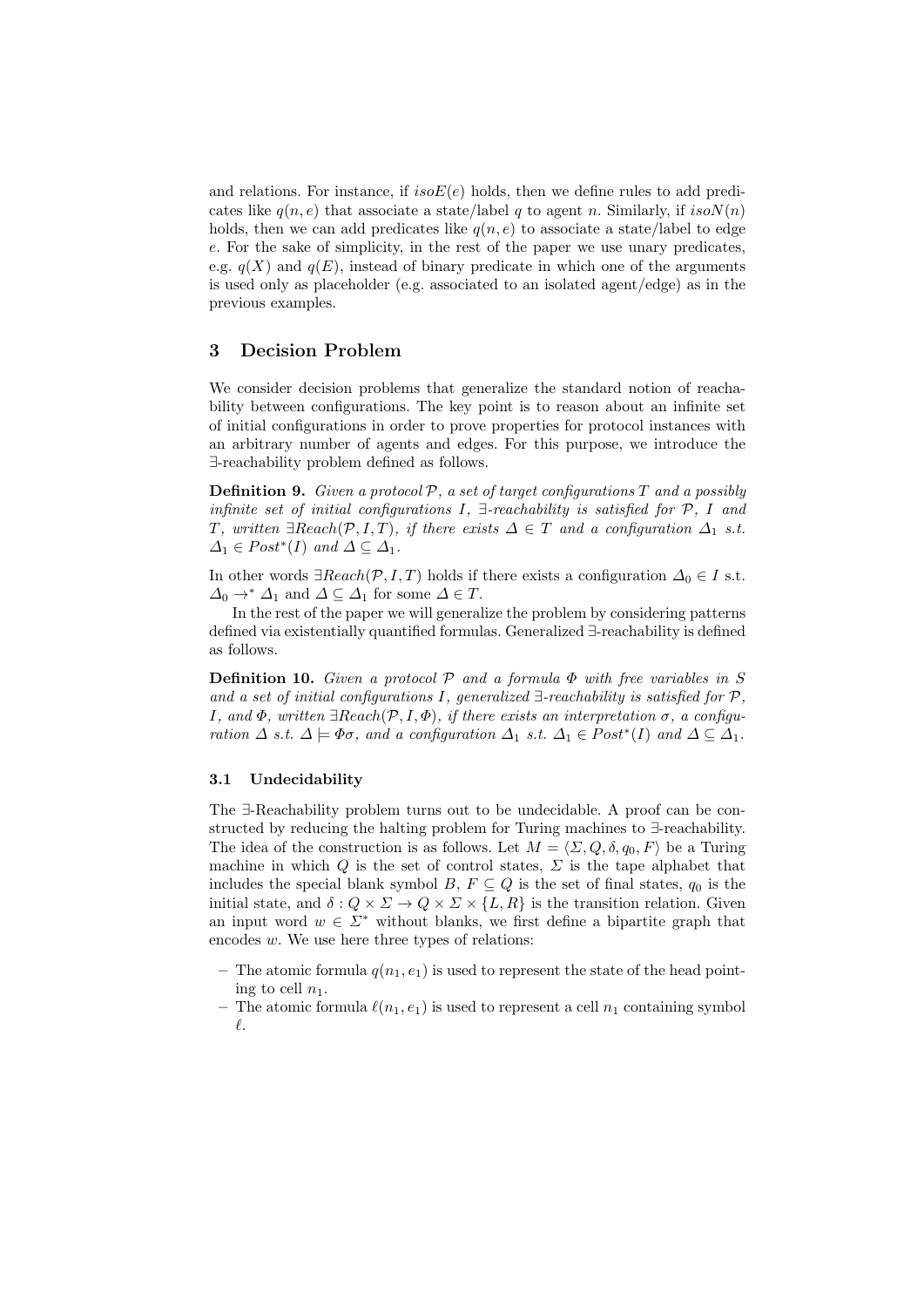– The atomic formula  $next(n_2, e_1)$  is used to link, via edge  $e_1$ , a cell to its successor cell identified by agent  $n_2$ .

Creation of the word  $w = a_1 \ldots a_n$  and initialization of the tape head are defined by the rule  $(\wedge_{i=1}^n isoN(X_i) \wedge isoE(E_i), \emptyset, A)$ , where

$$
A = \{q_0(X_1, E_1), a_1(X_1, E_1), next(X_2, E_1), a_2(X_2, E_2), \dots, a_n(X_n, E_n)\}\
$$

This rule selects  $n$  isolated agents and edges and defines a zig-zag graph in which we keep the information about letters and pointers to the adjacent cells.

To simulate a transition  $\delta(q_1, a) = \langle q_2, b, R \rangle$  we use the rules  $r_1 = \langle C_1, D_1, A_1 \rangle$ and  $r_2 = \langle C_2, D_2, A_2 \rangle$ , where

$$
- C_1 = q_1(X_1, E_1) \wedge a(X_1, E_1) \wedge next(X_2, E_1) \wedge \bigvee_{\ell \in \Sigma} \ell(X_2, E_2),
$$
  
\n
$$
- D_1 = \{q_1(X_1, E_1), a(X_1, E_1)\} \text{ and } A_1 = \{q_2(X_2, E_2), b(X_2, E_2)\}.
$$
  
\n
$$
- C_2 = q_1(X_1, E_1) \wedge a(X_1, E_1) \wedge iso(X_2) \wedge isoE(E_2) \wedge \neg \exists Z.next(Z, E_1),
$$
  
\n
$$
- D_2 = \{q_1(X_1, E_1), a(X_1, E_1)\},
$$
  
\n
$$
- A_2 = \{next(X_2, E_1), q_2(X_2, E_2), b(X_2, E_2)\}.
$$

The former rule updates the relation associated to the encoding of the cell pointed to by the head assuming that there exists another cell at its right. If there are no representations of cells at its right, i.e., the relation *next* is not defined, the latter rule can be applied to generate a representation of a blank cell. To simulate a transition  $\delta(q_1, a) = \langle q_2, b, L \rangle$  we use the rules  $r_3 = \langle C_3, D_3, A_3 \rangle$ and  $r_4 = \langle C_4, D_4, A_4 \rangle$  where

- $C_3 = q_1(X_2, E_2) \wedge a(X_2, E_2) \wedge next(X_2, E_1) \wedge \bigvee_{\ell \in \Sigma} \ell(X_1, E_1),$  $-D_3 = \{q_1(X_2, E_2), a(X_2, E_2)\}\$ and  $A_3 = \{q_1(X_1, E_1), b(X_2, E_2)\}.$  $- C_4 = q_1(X_1, E_1) \wedge a(X_1, E_1) \wedge isoN(X_2) \wedge isoE(E_2) \wedge \neg \exists F.next(X_1, F),$  $-D_4 = \{q_1(X_1, E_1), a(X_1, E_1)\},\$
- $A_4 = \{next(X_1, E_2), q_2(X_2, E_2), b(X_1, E_1), B(X_2, E_2)\}.$

The former rule updates the relation associated to the encoding of the cell pointed to by the head assuming that there exists another cell at its left. If there are no representations of cells at its left, the latter rule can be applied to generate a representation of a blank cell.

The set of initial configurations I consists of an arbitrary number of isolated agents and edges, i.e., it contains a configuration  $\Delta_{n,m}$  for each possible number n of agents and m of edges. Let us indicate with  $\overline{\Delta}$  the configuration of the Turing machine represented by  $\Delta$ .

Namely, if

$$
\Delta = \{a_1(n_1, e_1), next(n_2, e_1), a_2(n_2, e_2), \dots, a_k(n_k, e_k), q_i(n_j, e_j)\}\
$$

then  $\overline{\Delta} = a_1 \dots a_{i-1} q_i a_i \dots a_k$ . By construction, the application of a rule produced by the encoding preserve the well-formedness of the encoding of configurations. The following properties then holds.

**Proposition 1.** Let  $\mathcal{P}_M$  be the encoding of the Turing machine M and  $\Delta_0 \in I$ . If  $\Delta_0 \rightarrow^* \Delta_1$ , then there exists a computation in M from  $\overline{\Delta_0}$  to  $\overline{\Delta_1}$ .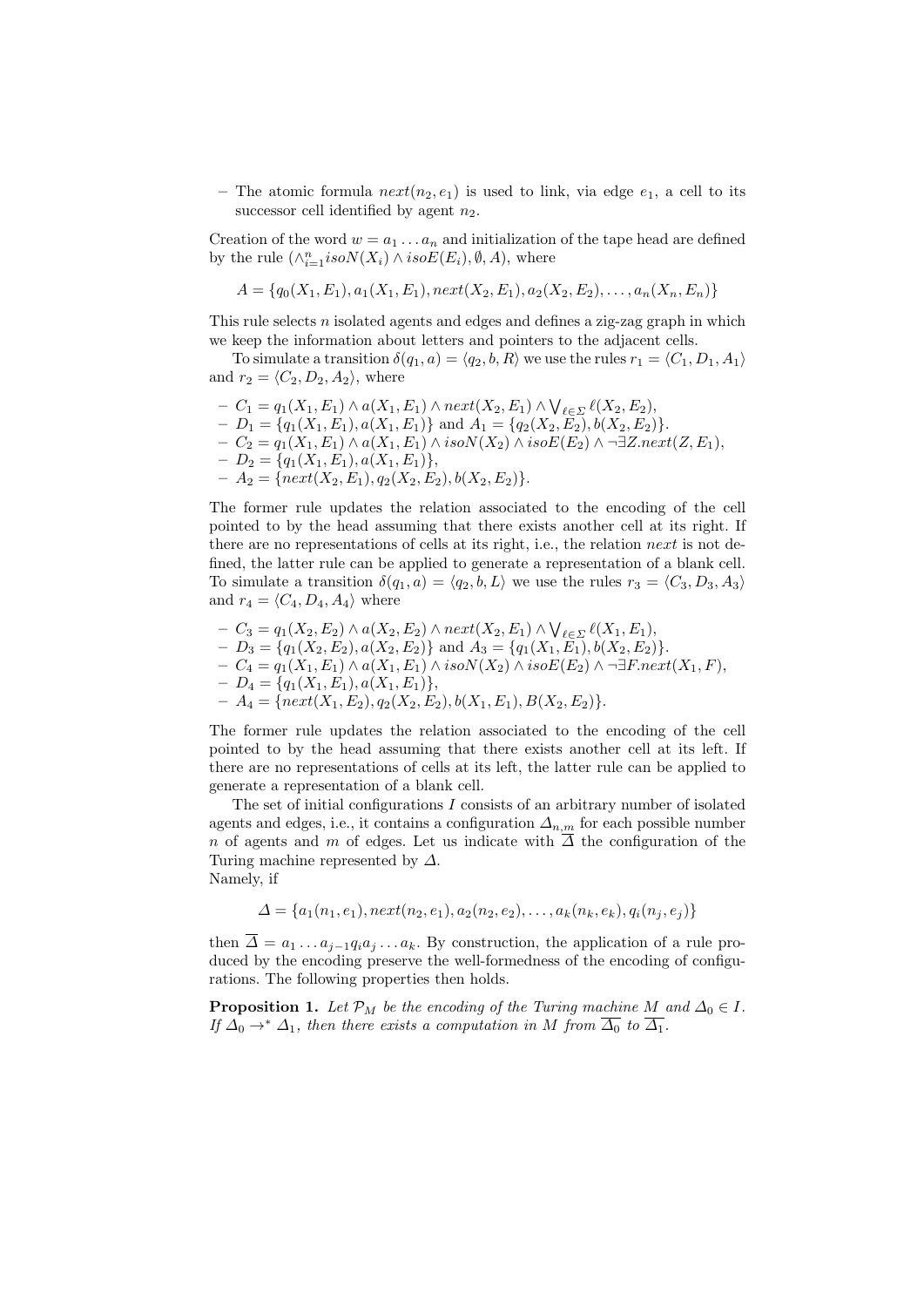Indeed, by construction, each step of a computation in  $\mathcal{P}_M$  mimics the application of transitions in M.  $\Delta_0$  contains finitely many agents and edges, the size of visited part of tape in the computation in  $M$  is bounded by the cardinality of  $\Delta_0$ .

**Proposition 2.** Let  $\mathcal{P}_M$  be the encoding of the Turing machine M and  $\gamma_0 = q_0w$ an initial configuration of M on input w. If  $\gamma_1$  is reachable from  $\gamma_0$ , then there exists  $\Delta_0 \in I$  and  $\Delta_1$  s.t.  $\overline{\Delta_0} = \gamma_0$ ,  $\overline{\Delta_1} = \gamma_1$ , and  $\Delta_0 \to^* \Delta_1$ .

If  $\gamma_1$  is reachable from  $\gamma_0$ , then there is a finite upperbound k on the number of cells visited by the machine. Let  $\Delta_0$  be an initial configuration with at least  $n$  (isolated) agents and edges. By applying a creation rule, we can generate a configuration  $\Delta'_0$  that represents the initial configuration  $\gamma_0$ . By construction of  $\mathcal{P}_M$ , a step from  $\gamma_i$  to  $\gamma_{i+1}$  can be simulated by the application of a rule in  $\mathcal{P}_M$ . The choice of  $\Delta_0$  ensures us that we can always select isolated agents and edges when needed, i.e., when the machine moves to a blank cell to the left or right of the visited part of the tape.

The following property then holds.

**Theorem 1.** Let  $\mathcal{P}_M$  be the encoding of the Turing machine M. The Halting problem for M can be reduced to  $\exists$ -Reachability in  $\mathcal{P}_M$  by taking the formula  $\Phi=\bigvee_{q\in F}q(X,Y)$  as representation of subconfigurations denoting a final state.

## 4 Modelling

In this section we consider possible application of BLog to the specification of distributed protocols. The key ingredient of the specification language is the combination of complex conditions and update rules to reason on bipartite graphs in which predicates can be viewed as labels of links between agents and edges. We have shown that we can also add labels to individual agents and edges, e.g., to represent their current state. Update rules can be used to dynamically reconfigure the graph, i.e., change labels, topology and add or delete agents. The separation between agents and edges is convenient to model asynchronous communication. For instance, let us consider a protocol in which two agents need to establish a connection via a shared buffer.

- An agent  $n_1$  of type A connects to an edge  $e_1$  in idle state (the buffer is free) and sets the state of the buffer to ready.
- An agent  $n_2$  of type B connects to  $e_1$  in state ready and changes the state to readyack.
- Agent  $n_1$  sends message m by changing the state of  $e_1$  to  $msg_m$ .
- Agent  $n_2$  receive message m and updates the state of the channel to readyack for further communications.

The protocol can be specified as follows. We use unary predicates to associate states to edges.

Rule  $req_A^1 = (C_1, D_1, A_1)$  is s.t.  $C_1 = idle(E) \land \neg send(X, E)$ ,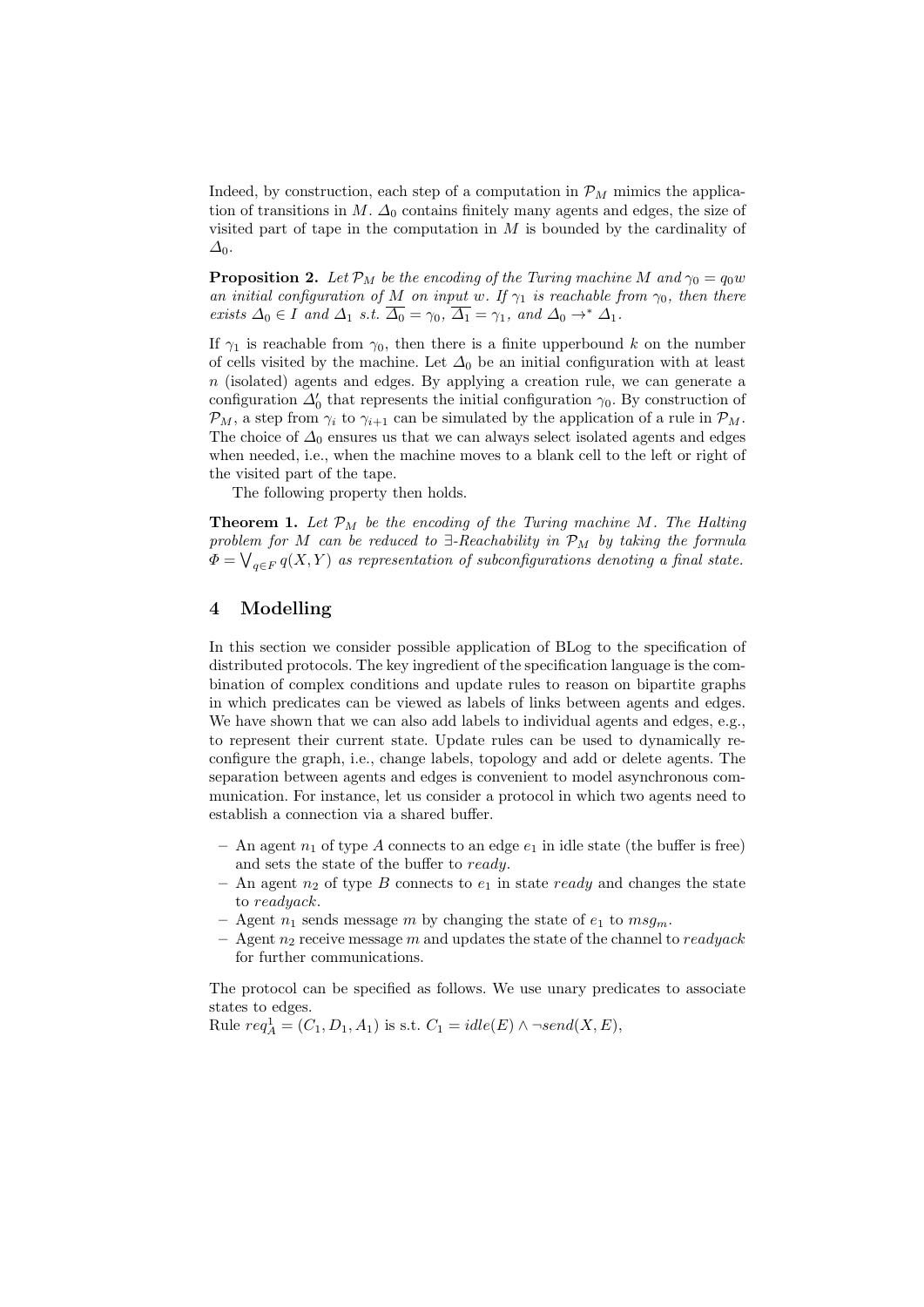$D_1 = \{idle(E)\}, A_1 = \{ready(E), req(X, E)\}$ Rule  $req_B^1 = (C_2, D_2, A_2)$  is s.t.  $C_2 = ready(E) \land \neg rec(X, E)$ ,  $D_2 = \{ready(E)\}, A_2 = \{readyack(E), rec(X, E)\}.$ Rule  $req_A^2 = (C_3, D_3, A_3)$  is s.t.  $C_3 = readyack(E) \land send(X, E)$ ,  $D_3 = {readyack(E), send(X, E)}, A_3 = {msg_m(E)}$ Rule  $req_A^3 = (C_4, D_4, A_4)$  is s.t.  $C_4 = msg_m(E) \land rec(X, E)$ ,  $D_4 = \{msg_m(E), rec(X, E)\}, A_4 = \{idle(E)\}$ 

An initial state consists of a bipartite graph defined by the configuration of the following form  $idle(e_1), \ldots, idle(e_k)$ , where  $e_i \neq e_j$  for  $i \neq j, i, j : 1, \ldots, k$ .

The model provides other form of interactions. For instance, we can model ordered buffers by forming lists of messages attached to a given edge as in the representation of the tape of the Turing machine. We can also model synchronous communication by using rules like  $(C, D, A)$  defined as:

 $-C = link(X, E) \wedge s_1(X, F) \wedge link(Y, E) \wedge s_2(Y, G)$ 

- $-D = \{s_1(X, F), link(X, E), link(Y, E), s_2(Y, G)\}\$
- $A = \{link(X, E), s'_{1}(X, F), link(Y, E), s'_{2}(Y, G) \}$

where  $s_1(X, F)$  is a relation used to denote state of agent X,  $link(X, E)$ ,  $link(Y, E)$ is a relation used to share a common buffer E, and  $s_2(Y, G)$  is a relation used to denote state of agent  $Y$ , etc.

## 5 Distributed Dining Philosophers

We consider here a distributed version of the dining philosopher mutual exclusion problem presented in [\[14\]](#page-14-0). Agents are distributed on an arbitrary graph and communicate asynchronously via point-to-point channels. Channels are viewed as buffers with state. Distributed dining philosophers (ddp) is defined as follows. The goal is to ensure that agents can access a resource shared in common with their neighbors in mutual exclusion. The protocol from the perspective a single agent consists of the following steps:

- $-$  Initially, all agents are in *idle* state.
- When an agent  $A$  wants to get a resource,  $A$  has to acquire the control of each buffer shared with his/her neighbors.
- $-$  To acquire a channel,  $\vec{A}$  marks the channel with its identifier. If the channel is already marked, A has to wait.
- $-$  A acquires the resources when all channels shared with neighbors are marked with his/her identifier.
- To release a resource, A first resets each buffer. When all buffers are reset, A moves back to idle state.

In a statically defined topology, agent A gets access to a resource when all neighbors are either idle or are waiting for acquiring some channel. Communication between two neighbors is asynchronous. Indeed, they interact by reading and writing on the shared channel. The protocol should guarantee that two agents that share the same channel cannot acquire and use a resource simultaneosly. The protocol should be robust under dynamic reconfigurations of the network.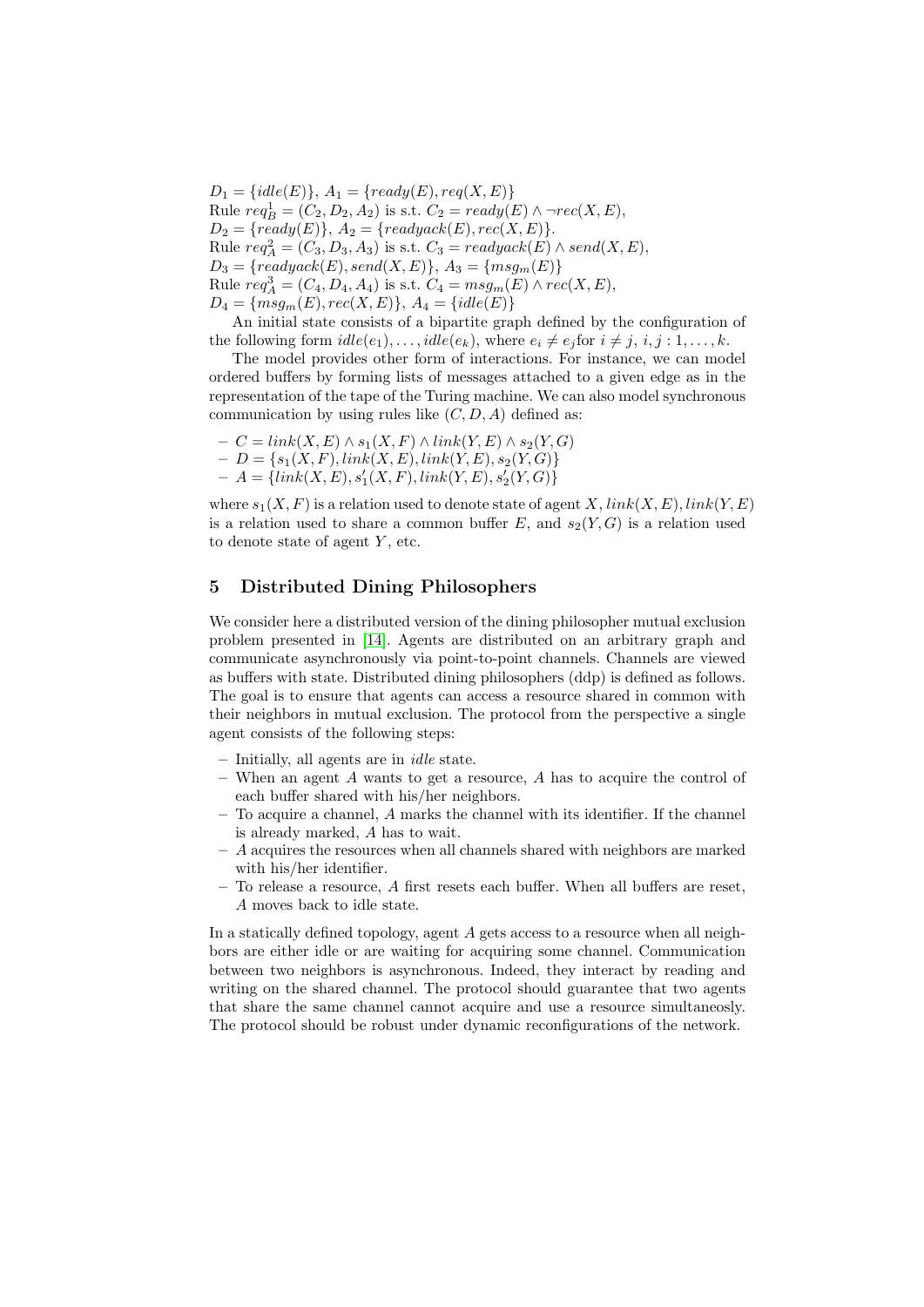#### 5.1 Formal Specification of DDP

In this section we present a formal specification of the DPP protocol. Network configurations are expressed as BLog configurations. The dynamics in a protocol interaction is expressed via a finite set of update rules. We use a predicate  $link$  to represent connections from a agent to a possibly shared buffer. To model dynamic reconfigurations, we can non-deterministically add and remove link predicates between pairs of agents and edges. To model buffers with states, we use special relations in which agents are initially isolated. Asynchronous communication is modelled as in the previous example, i.e., agents interact only via a common edge. Communication between two agents is not atomic. Instead of modelling identifiers and buffers with data, we introduce a special relation own that is used to model ownership of a given edge to which a agent is linked. Ownership is normed in the same way as the labelling of buffers in the original protocol, i.e., an agent can acquire ownership only if the edge is not owned by other agents.

In our framework we model this behavior using the following predicates and rules.

Rule  $link = (C_1, D_1, A_1)$  is defined s.t.  $C_1 = \neg link(X, E), D_1 = \emptyset, A_1 =$  $\{link(X, E)\}.$ Rule  $unlink = (C_2, D_2, A_2)$  is defined s.t.  $C_2 = link(X, E), D_2 = \{link(X, E)\},$  $A_2 = \emptyset$ . Rule  $getE = (C_3, D_3, A_3)$  is s.t.  $C_3 = link(X, E) \wedge \forall Z. \neg own(Z, E), D_3 = \emptyset$ ,  $A_3 = \{own(X, E)\}.$ Rule  $relE = (C_4, D_4, A_4)$  is s.t.:  $C_4 = D_4 = \{own(X, E)\}, A_4 = \emptyset$ . Rule  $acquire = (C_5, D_5, A_5)$  is s.t.  $C_5 = idle(X) \land \forall E.(link(X, E) \supset own(X, E)),$  $D_5 = \{idle(X)\}, A_5 = \{busy(X)\}.$ Rule release =  $(C_6, D_6, A_6)$  is defined s.t.  $C_6 = D_6 = \{busy(X)\}, A_6 =$  $\{idle(X)\}.$ 

An initial state consists of a bipartite graph defined by a configuration of the following form  $idle(n_1), \ldots, idle(n_k)$ , where  $n_i \neq n_j$  for  $i \neq j, i, j : 1, \ldots, k$  and  $k > 1$ .

Correctness Mutual exclusion for the considered protocol can be formulated in its more general form, i.e., for any number of agents, as the negation of an  $\exists$ -reachability problem. More specifically, let  $\Phi$  be the formula

 $busy(N) \wedge busy(M) \wedge link(N, G) \wedge link(M, G)$ 

that denotes a configurations in which two agents share the same channel. We have that  $\exists Readh(\mathcal{P}_M, I, \Phi)$  holds if and only if mutual exclusion does not hold for DDP.

## 6 Verification via Transformation Rules

In this section we define a sort of canonical form for computations in  $\mathcal{P}_{ddp}$ obtained via permutation and deletion schemes that we can be uses to synthesize derived rules that are equivalent w.r.t. our correctness criteria.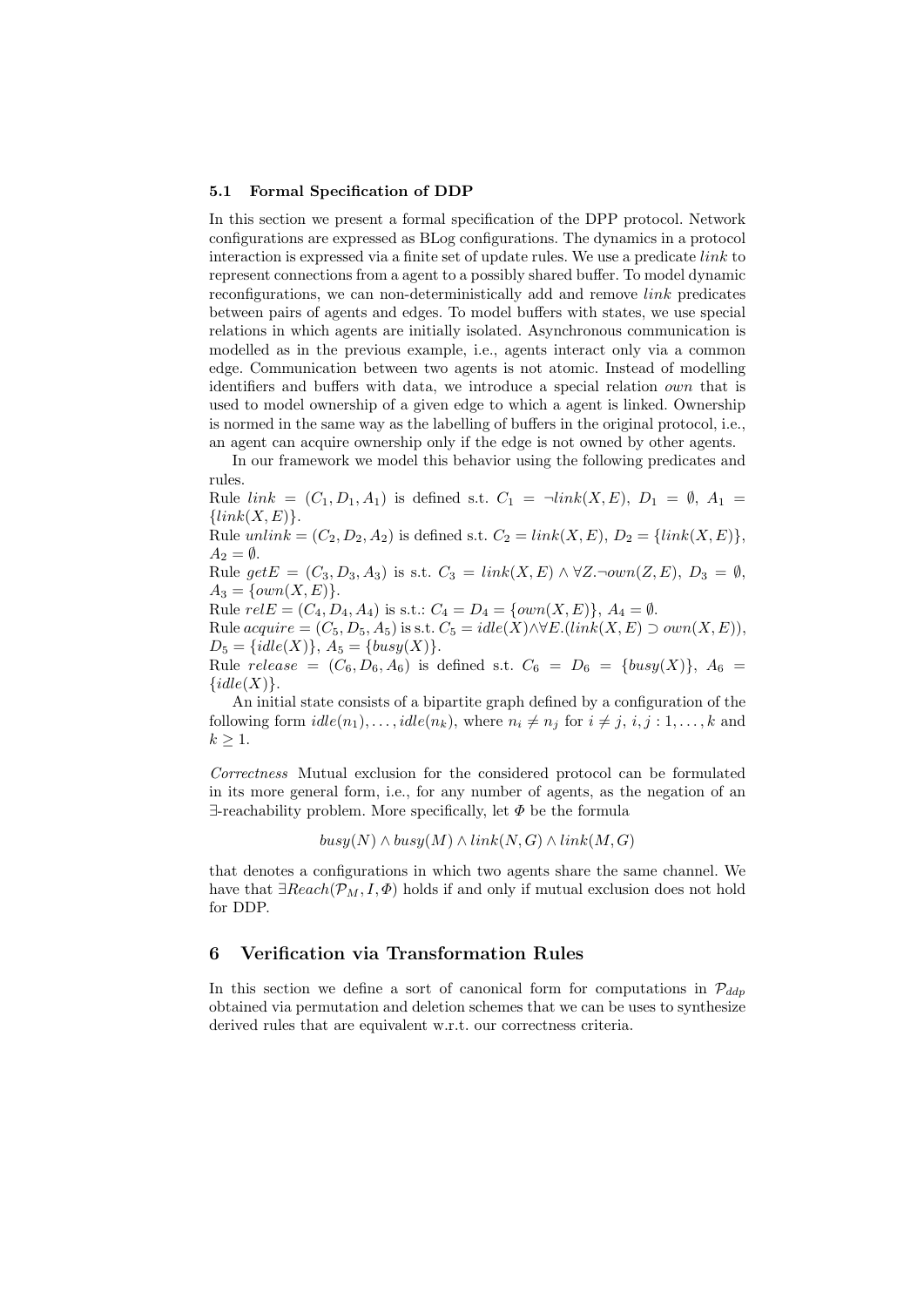#### 6.1 Permutation and Deletion Schemes

We first consider deletion and permutation properties of rule applications within a given computation. We focus our attention on link and unlink rules, i.e., dynamic reconfigurations of the graph topology. Let  $\theta = \Delta_0 \Delta_1 \Delta_2$  be a computation in  $\mathcal{P}_{ddp}$  and let  $r_1, r_2$  be the transitions applied in each step.

- We first observe that if  $r_2$  is an instance of the *unlink* rule applied to  $n_1, e_1$ , and  $r_1$  is an instance of rule *link* applied to the same pair, they can be eliminated since  $\Delta_0 = \Delta_2$ .
- If  $r_1$  is an instance of the getE rule applied to agent  $n_1, e_1$ , and  $r_2$  is an application of  $relE$  applied to the same pair, then they can be eliminated since  $\Delta_0 = \Delta_2$ .
- We now observe that *unlink* can be permuted with every other rule applied to different pairs to its left in a computation. Namely, if  $r_2$  is an instance of the *unlink* rule applied to  $n_1, e_1$ , and  $r_1$  is a rule that is not applied to  $n_1, e_1$ , then we can permute the application of the two rules and obtain a new computation leading to the same configuration.
- If  $r_1$  is an instance of the *link* rule applied to  $n_1, e_1$ , and  $r_2$  is an application of any other rule on a different pair, then we can permute the applications of the two rules and obtain a new computation leading to the same configuration.

We can now reason on the previous properties in order to consider sets of equivalent computations and infer derived blocks of rules and new permutation rules. More specifically, given a computation  $\theta$  we can obtain an equivalent, w.r.t. our correctness criteria, computation  $\theta'$  by applying the following steps:

- We can eliminate all applications of reconfigurations, i.e.,  $link$  and  $unlink$ . performed on the same pair  $n, e$ , if in between their occurrences in a computation there are no occurrences of instances of  $qetE$  on the same pair. The property can be obtained by repeatedly applying permutation rules so as to push applications of link towards the first occurrence of unlink and then apply the corresponding deletion rules.
- We can eliminate all applications of acquire  $qetE$  and  $relE$  on the same pair  $n, e$ , if there are no occurrences of *acquire* involving n in between. Again, the property can be obtained by repeatedly applying permutation rules so as to push applications of  $relE$  towards the first occurrence of  $getE$  to its left.
- We can push the application of *link* rules close to the first occurrence of a corresponding  $qetE$  rule to its left.

Following from the previous properties, from any computation we can extract a subcomputation in which occurrences of  $relE$  occur only after occurrences of *acquire* on the same pair. Similarly, we can push occurrences of *unlink* so as to occur only after occurrences of acquire. In other words we can derive rules obtained by combining *link* and reqE. The resulting pattern,  $link\_reqE$ , is used to simultaneously link an agent to an edge and acquire its ownership. Similarly, since computations in which  $relE$  and unlink on specific pairs occur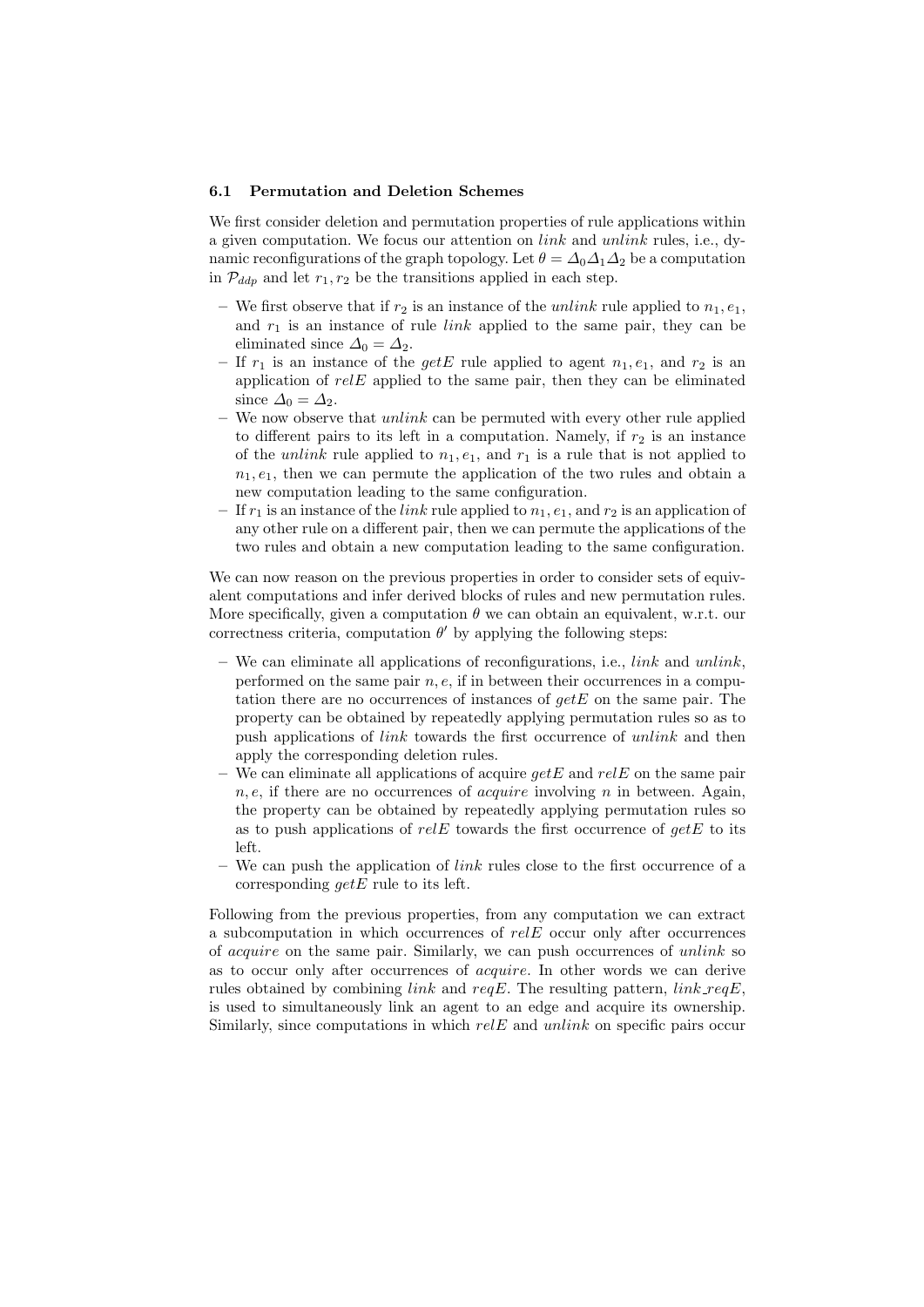after acquire, we can use permutations in order to cluster all occurrences of patterns relE\_unlink occurring before an *acquire*. In other words, we can use permutations of patterns  $link\_reqE$  with other rules or patterns operating on different agents, in order to push all their occurrences close to the first acquire on their right involving the same agent. This properties leads to patterns of the form  $(iink\_reqE)^*acquire.$  We now observe that the pattern can be used by agent n to simultaneously acquire the ownership of a given set of edges  $e_1, \ldots, e_n$ , and update the local state to *busy*. We can reason on permutations of *unlink*,  $relE$ and *release* in a similar way, i.e., apply permutations to cluster the sequence of applications of these rules involving the same agent after an acquire. The resulting sequence can be represented by the pattern  $(relE\_unlink)* release$ . In other words in the resulting patterns the link relation is updated in parallel with the own relation.

### 6.2 Derived Rules

The pattern  $link\_reqE)^*acquire$  cannot be represented via a single rule in our specification language, since it may involve an arbitrary number of edges. To express this pattern, we can use a family  $\{r_k\}_{k>0}$  of rules, where  $r_k = (C_k, D_k, A_k)$ is defined as:

 $-C_k = idle(X) \wedge \bigwedge_{i=1}^k \neg link(X, E_i) \wedge \forall Z. \bigwedge_{i=1}^k \neg own(Z, E_i),$  $-D_k = \{idle(X)\},\$  $- A_k = \{busy(X), link(X, E_1), own(X, E_1), ..., link(X, E_k), own(X, E_k)\}.$ 

The rule associates agent  $X$  to an arbitrary subset of edges. The association is defined via the ownership predicate.

The pattern  $(relE\_unlink)* release$  is expressed by the infinite family  $\{s_k\}_{k\geq 0}$ of rules. Rule  $s_k = (C_k, D_k, A_k)$  is defined as:

$$
- C_k = busy(X) \wedge \bigwedge_{i=1}^k link(X, E_i) \wedge own(X, E_i),
$$
  
-  $D_k = \{busy(X), link(X, E_1), own(X, E_1), \dots, link(X, E_k), own(X, E_k)\},$   
-  $A_k = \{idle(X)\}.$ 

This rule can be applied to a subset of all edges connected to a given agent. This corresponds to a sequence of applications on release and relE.

## 6.3 Deductive Reasoning

To verify correctness, we have to prove that the formula

$$
\Psi = \neg \exists X, Y.busy(N) \land busy(M) \land link(N, G) \land link(M, G)
$$

is an invariant for our system. To prove the property, we will strenghten the invariant proving that

$$
\varPsi' = \varUpsilon \wedge \varPsi
$$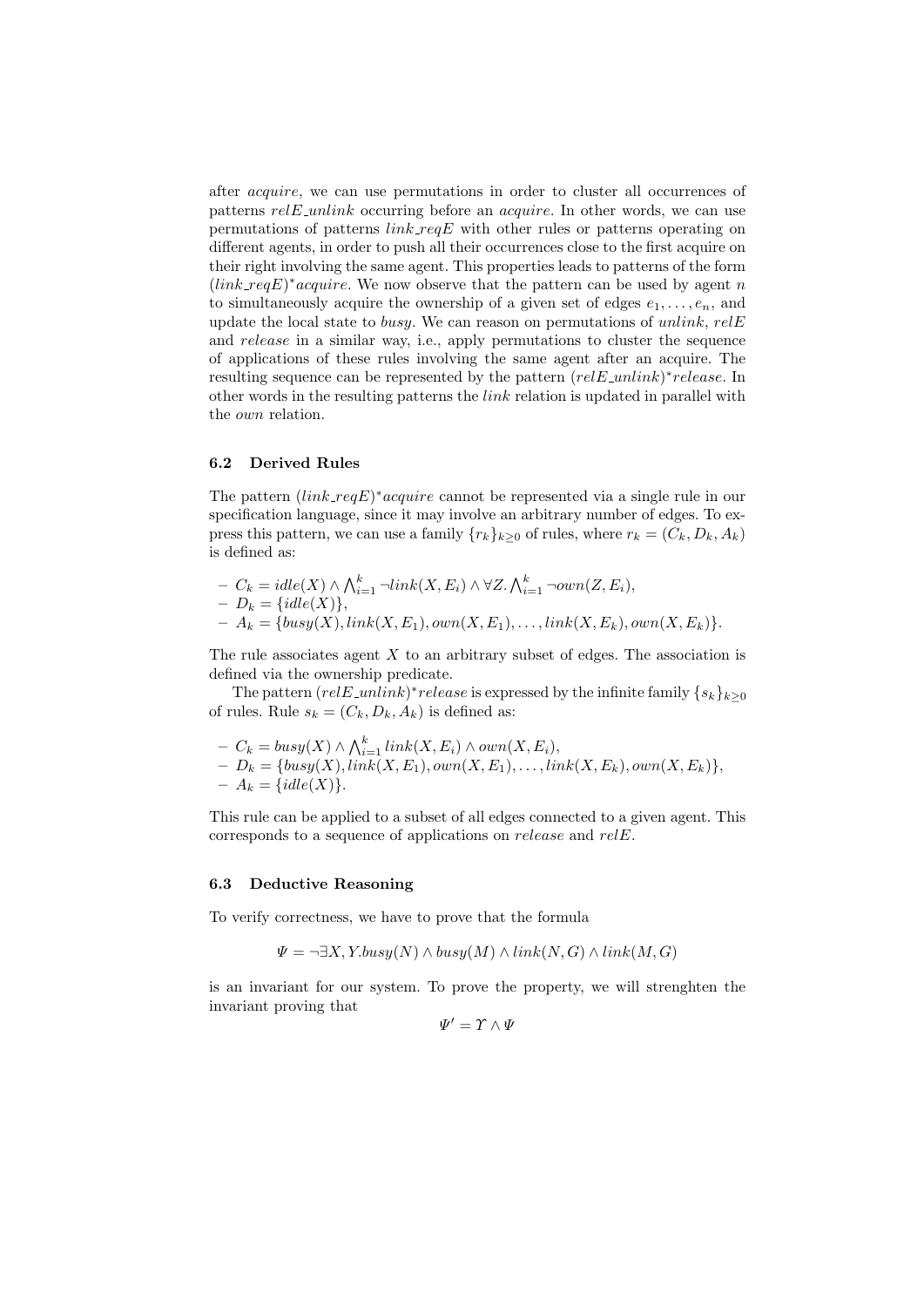where  $\Upsilon = (\forall Z, E଼.\text{link}(Z, E) \supset \text{own}(Z, E)),$  is still an invariant of the resulting rule. By definition  $\Psi'$  holds in any initial configuration  $\Delta_{m,n}$ , since initial configurations only contain agents in state *idle*. The key point is to show that  $\Psi'$  is preserved by applications of rule  $r_k$  and  $s_k$  for any  $k \geq 0$ .

Consider a configuration  $\Delta$  with cardinality n and assume that  $\Delta \models \Psi'$ . Now consider  $r_k$  s.t.  $k \leq n$ . If  $r_k$  can be applied to  $\Delta$ , there exists an interpretation  $\sigma$ s.t.  $\Delta \models C_k \sigma$  where  $C_k = (idle(X) \land \bigwedge_{i=1}^k \neg link(X, E_i) \land \forall Z. \bigwedge_{i=1}^k \neg own(Z, E_i)).$ This implies that there exists an agent n s.t.  $idle(n) \in \Delta$ , and there exist  $e_1, \ldots, e_n$  s.t.  $link(m, e_i), own(m, e_i) \notin \Delta$  for  $i: 1, \ldots, k$  and for any m occurring in  $\Delta$ . The application of the rule yields a configuration  $\Delta'$  defined as

 $\Delta' = \Delta \cup \{link(n, e_1), \ldots, link(n, e_k), own(n, e_1), \ldots, own(n, e_k), busy(n)\}\$ 

Since by assumption  $own(m, e_i), link(m, e_i) \notin \Delta$  for any m occurring in  $\Delta$  and  $i:1,\ldots,k$ , we have that  $\Delta' \models \Psi'.$ 

Now consider a configuration  $\Delta$  with cardinality n and assume that  $\Delta \models \Psi'$ . Now consider  $s_k$  s.t.  $k \leq n$ . If  $s_k$  can be applied to  $\Delta$ , there exists an interpretation  $\sigma$  s.t.  $\Delta \models C_k \sigma$  where  $C_k = (busy(X) \land \bigwedge_{i=1}^k link(X, E_i) \land own(X, E_i)).$  This implies that there exists an agent n s.t.  $busy(n) \in \Delta$ , and there exist  $e_1, \ldots, e_n$ s.t.  $link(n, e_i), own(n, e_i) \in \Delta$  for  $i: 1, \ldots, k$ . The application of the rule yields a configuration  $\Delta'$  defined as

 $\Delta' = \Delta \setminus \{link(n, e_1), \ldots, link(n, e_k), own(n, e_1), \ldots, own(n, e_k)\} \cup \{idle(n)\}$ 

Although the rule might remove a strict subset of link and own predicates involving n, the resulting configuration still satisfies  $\Psi'$ .

Since  $\Delta$ , k, and  $\sigma$  are chosen in arbitrary way, we have that the considered invariant  $\Phi'$  is an invariant for the whole family of rules of type  $s_k$  and  $r_k$  with  $k \geq 0$ .

Finally, we observe that for any  $\Delta$  we have that if  $\Delta \models \Psi'$  then  $\Delta \models \Psi$ . This prove that  $\Psi$  is still an invariant for the model resulting from the transformation described in the previous sections.

# 7 Conclusions and Related Work

We have presented a formal language for the specification of asynchronous distributed systems based on logic-based update rules for bipartite graphs. For the considered language, we have presented a verification approach that combines transformation schemes based on permutation properties and inductive verification. The proposed approach can be applied to verify the correctness of a distributed version of the dining philosopher protocol regardless the network topology and the number of nodes. Mechanization of the considered proof method could be an interesting direction for future work.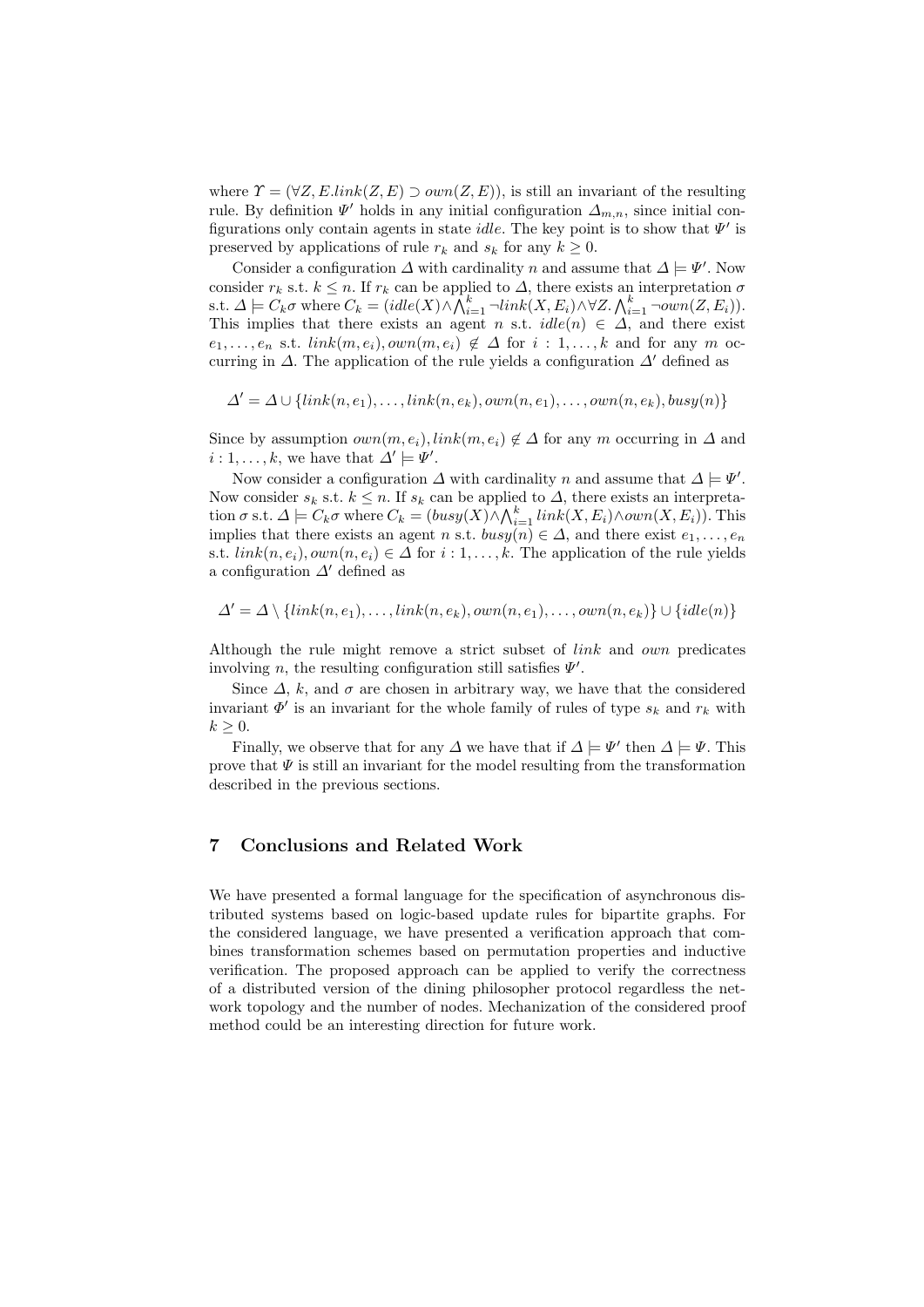## References

- <span id="page-14-12"></span>1. P. Liu andT. Wahl. Infinite-state backward exploration of boolean broadcast programs. In Formal Methods in Computer Aided Design, FMCAD '14, pages 155–162, 2014.
- <span id="page-14-6"></span>2. Sébastien Bardin, Alain Finkel, Jérôme Leroux, and Laure Petrucci. FAST: acceleration from theory to practice. STTT, 10(5):401–424, 2008.
- <span id="page-14-5"></span>3. E. A. Emerson and K. S. Namjoshi. On model checking for non-deterministic infinite-state systems. In Thirteenth Annual IEEE Symposium on Logic in Computer Science, Indianapolis, Indiana, USA, June 21-24, 1998, pages 70–80, 1998.
- <span id="page-14-7"></span>4. F. Fioravanti, A. Pettorossi, M. Proietti, and V. Senni. Improving reachability analysis of infinite state systems by specialization. Fundam. Inform., 119(3-4):281– 300, 2012.
- <span id="page-14-14"></span>5. P. Ganty and A. Rezine. Ordered counter-abstraction - refinable subword relations for parameterized verification. In Language and Automata Theory and Applications - 8th International Conference, LATA 2014, Madrid, Spain, March 10-14, 2014. Proceedings, pages 396–408, 2014.
- <span id="page-14-4"></span>6. S. M. German and A. P. Sistla. Reasoning about systems with many processes. J. ACM, 39(3):675–735, 1992.
- <span id="page-14-3"></span>7. S. Ghilardi and S. Ranise. Backward reachability of array-based systems by SMT solving: Termination and invariant synthesis. Logical Methods in Computer Science, 6(4), 2010.
- <span id="page-14-1"></span>8. B. Bagheri Hariri, D. Calvanese, G. De Giacomo, A. Deutsch, and M. Montali. Verification of relational data-centric dynamic systems with external services. In Proceedings of the 32nd ACM SIGMOD-SIGACT-SIGART Symposium on Principles of Database Systems, PODS 2013, New York, NY, USA - June 22 - 27, 2013, pages 163–174, 2013.
- <span id="page-14-13"></span>9. A. Kaiser, D. Kroening, and T. Wahl. Lost in abstraction: Monotonicity in multithreaded programs. In CONCUR 2014 - Concurrency Theory - 25th International Conference, CONCUR 2014, Rome, Italy, September 2-5, 2014. Proceedings, pages 141–155, 2014.
- <span id="page-14-10"></span>10. A. Kaiser, D. Kroening, and Thomas Wahl. A widening approach to multithreaded program verification. ACM Trans. Program. Lang. Syst., 36(4):14, 2014.
- <span id="page-14-8"></span>11. B. König and V. Kozioura. Augur 2 - A new version of a tool for the analysis of graph transformation systems. Electr. Notes Theor. Comput. Sci., 211:201–210, 2008.
- <span id="page-14-11"></span>12. D. Kroening. Automated verification of concurrent software. In Reachability Problems - 7th International Workshop, RP 2013, Uppsala, Sweden, September 24-26, 2013 Proceedings, pages 19–20, 2013.
- <span id="page-14-9"></span>13. R. Meyer and T. Strazny. Petruchio: From dynamic networks to nets. In Computer Aided Verification, 22nd International Conference, CAV 2010, Edinburgh, UK, July 15-19, 2010. Proceedings, pages 175–179, 2010.
- <span id="page-14-0"></span>14. K. S. Namjoshi and R. J. Trefler. Uncovering symmetries in irregular process networks. In VMCAI, pages 496–514, 2013.
- <span id="page-14-2"></span>15. Kedar S. Namjoshi and Richard J. Trefler. Analysis of dynamic process networks. In Tools and Algorithms for the Construction and Analysis of Systems - 21st International Conference, TACAS 2015, Held as Part of the European Joint Conferences on Theory and Practice of Software, ETAPS 2015, London, UK, April 11-18, 2015. Proceedings, pages 164–178, 2015.